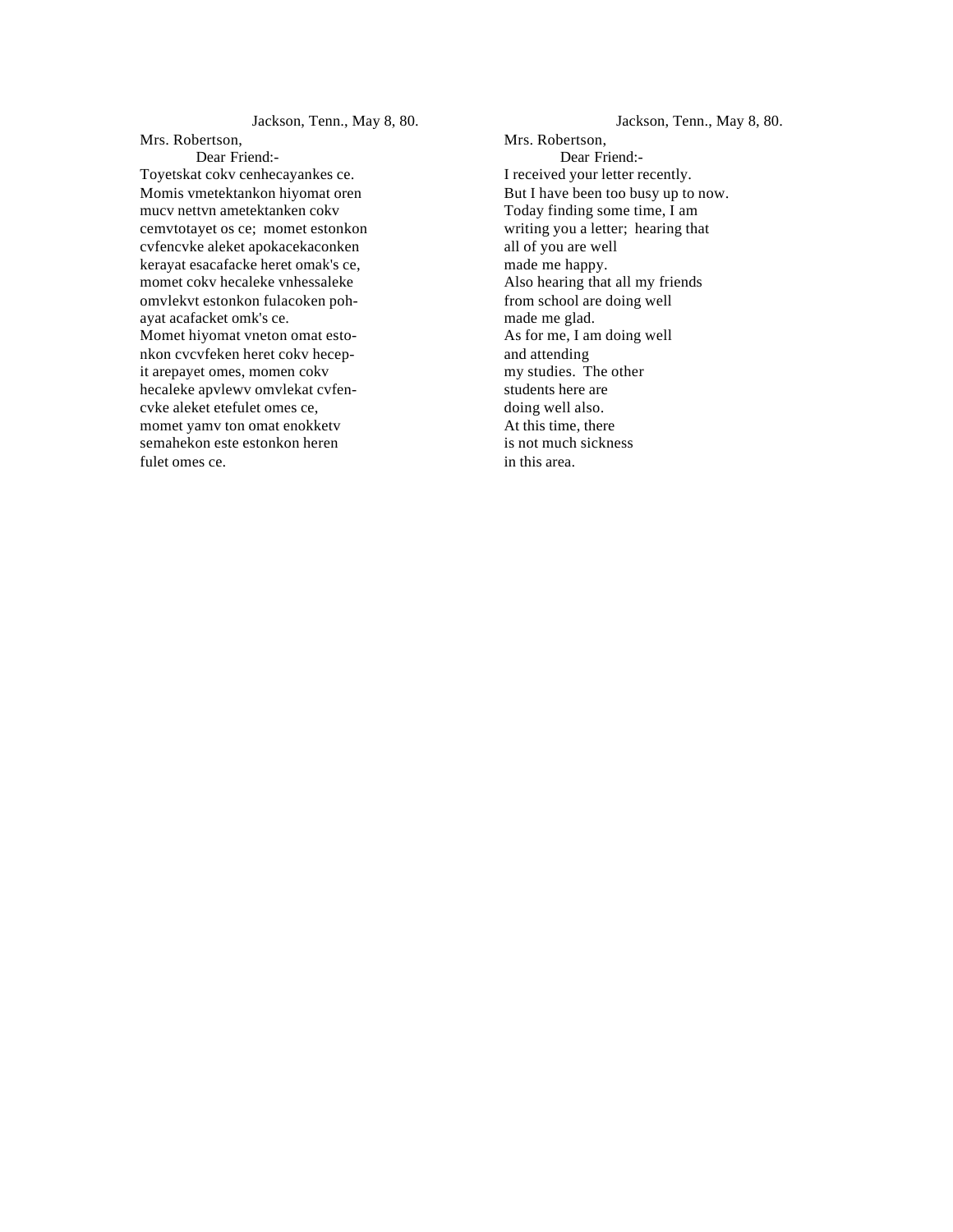[page 2]

Momen hiyomat vnetalkuset likit cokv hecit arayet omes, este cataleke omvlekvt ehuten apeyepen vnetalkuset likit okis; monkv este cate hecetv cayacet omes, este cate e<sup>n</sup> ponvkvn opunvyetvn cayacet omkv; momis vnetalkuset omes estonkon heren anep arepayet omes ce.

We are all going have examination the 3d, of June, and also we going have both written and oral examination. Now, I am try to get ready to examination.

Momis hiyomat yamv ton omat emoren hiyet omen cokv aketecetv heremahekot omes ce, monkv cokv hecaleke ton omat enhorake here omet etefulet omes ce.

Momet cemetakewe estofvne examination, ocaranaceken omat heretv cayacet omes ce, momet essickv nettv ocacekvt hecetv cayacet omes, momis

Right now, I am the only student attending studies here. All Indian students have returned to their homes except for me; I would very much like to see some Indians. I like to talk in my Indian language. Though I am all alone here, I am doing very well. We are all going have examination the 3d, of June, and also we going have both written and oral examination. Now, I am try to get ready to examination. However, it is very hot here and doing studies is difficult for me. The students here are earnestly attending to their studies. And I would very much like to know when you all are having your examination. But I do not have